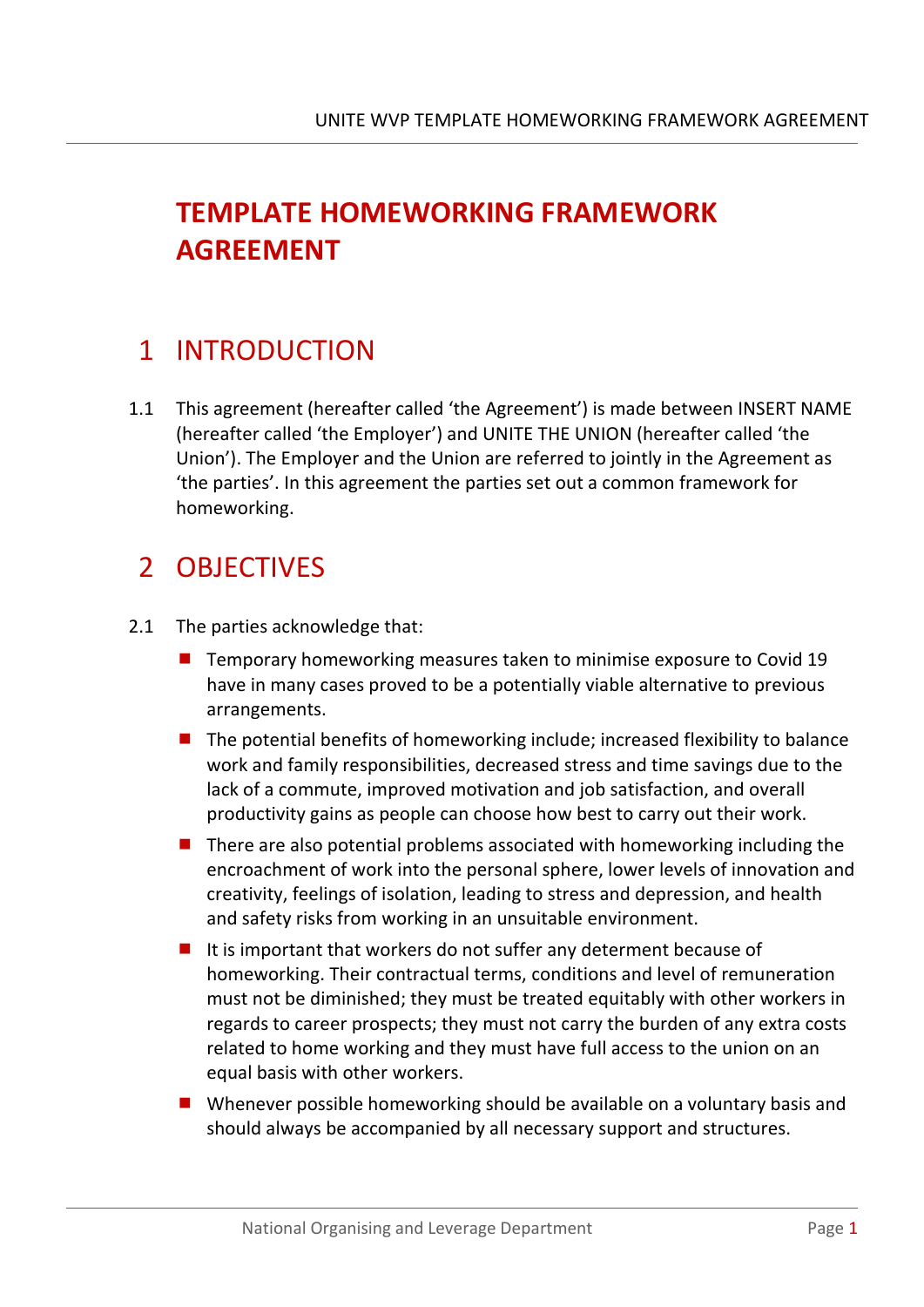- $\blacksquare$  Homeworking should be incorporated into long term planning alongside other measures for flexible working with employees' health and safety in mind.
- $\blacksquare$  Homeworking creates particular issues for employers to consider when carrying out their duty to take reasonable care of the health and safety of their employees and provide and monitor a working environment which is reasonably suitable for workers to carry out their contractual duties.
- $\blacksquare$  They should act with the principals set out by the ILO Home Work Convention, [1](#page-8-0)996 (No. 177).<sup>1</sup>
- 2.2 This agreement therefore provides a framework to ensure homeworking is a viable and rewarding option for employment on a long term basis.

### 3 SCOPE OF THIS AGREEMENT

3.1 The Agreement covers all workers up to and including **(INSERT)** level and the Employer recognises the Union as the sole trade union entitled to represent the interests of the workers and negotiate on their behalf. The Agreement supersedes all previous arrangements concerning the matters it covers.

#### 4 THE COMMITTEE

- 4.1 The Parties agree that all related matters pertaining to employment, terms and conditions and health and safety, are to be the subject of meaningful consultation and negotiation.
- 4.2 The existing Collective Bargaining Negotiating Committee is the principle negotiating forum, but in recognising the need for timely consultation on homeworking issues, a Homeworking Sub-Committee may be set up.
- 4.3 If such a Sub-Committee is established the Employer and the Union Shop Stewards Committee will each nominate two representatives to attend regular meetings.
- 4.4 The Collective Bargaining Negotiating Committee or Homeworking Sub-Committee (hereafter called 'the Committee') will review and discuss all matters regarding the implementation of this agreement and any other matters relating to it.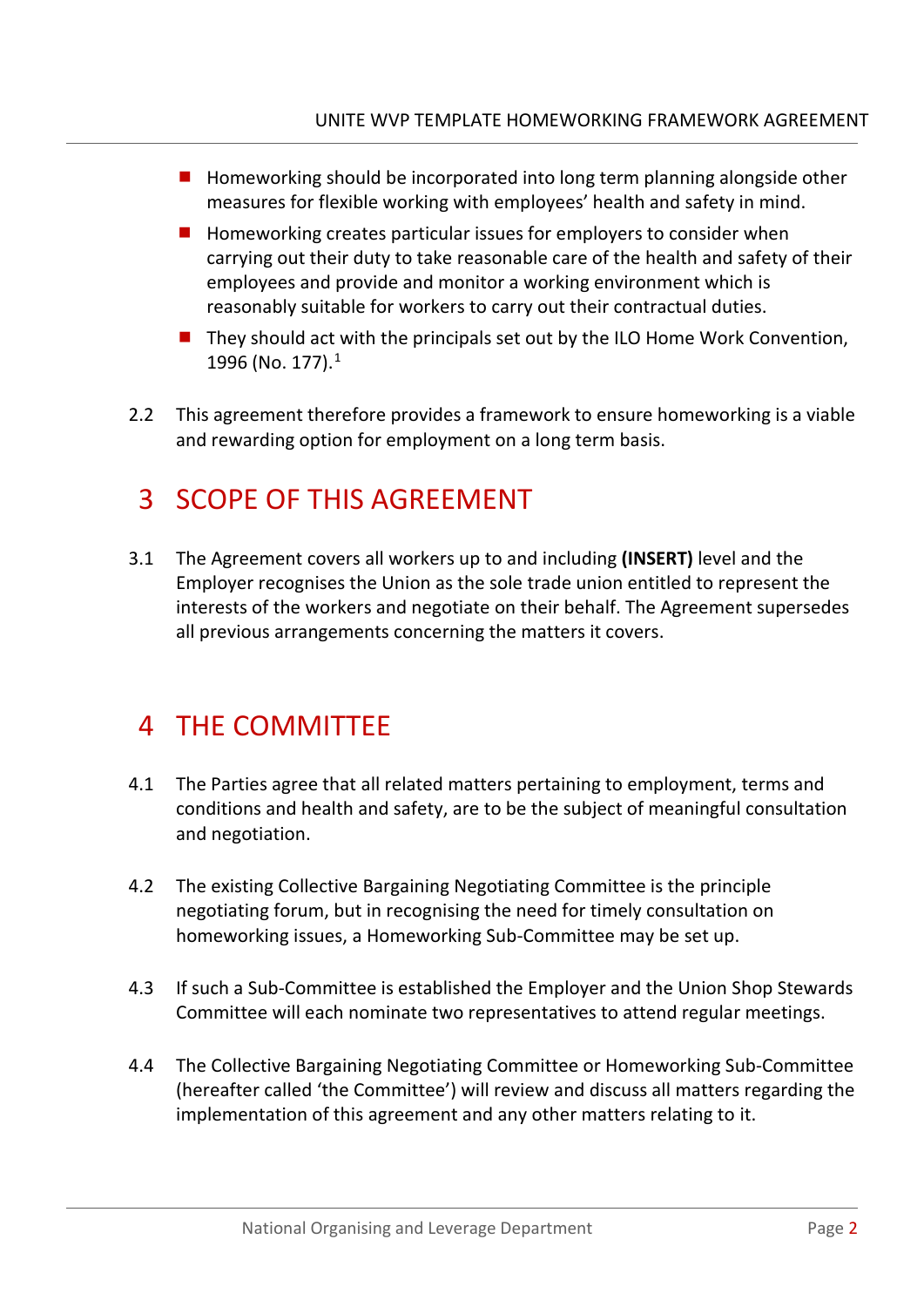- 4.5 In particular the Committee will oversee the introduction, monitoring and development of homeworking policies as set out in the Agreement.
- 4.6 The Committee will also hear appeals from any workers who believe that they have received unfair treatment because this agreement or any policies agreed by the Committee within its framework have not been correctly applied by management.
- 4.7 The Committee will draw upon expert advice as it sees fit and will also disseminate joint positions and relevant information to the workforce.
- 4.8 Both Parties retain the right to call emergency meetings if circumstances dictate.

#### 5 HOMEWORKING REVIEW

- 5.1 When this agreement comes into effect the Committee will immediately conduct a Homeworking Review to assess the current provisions for homeworking and to identify best practices and areas for improvement.
- 5.2 The Homeworking Review will include but not be limited to; the assessment of how homeworking is viewed within the organisation, the future work prospects of homeworkers, suitability of work processes, IT infrastructure, the provision of home office equipment and furniture, health insurance and sickness policies.
- 5.3 Following the Homeworking Review the Committee will publish its conclusions and begin work on new polices to develop and disseminate best practices to further support and train workers for sustainable and potentially long-term remote working. The priority will be to agree on a simple and clear method for workers to request homeworking.

# 6 VOLUNTARY AND EQUAL

6.1 The Parties agree that homeworking should be offered to all suitable workers on a voluntary basis. Homeworking should not be imposed, except by agreement of the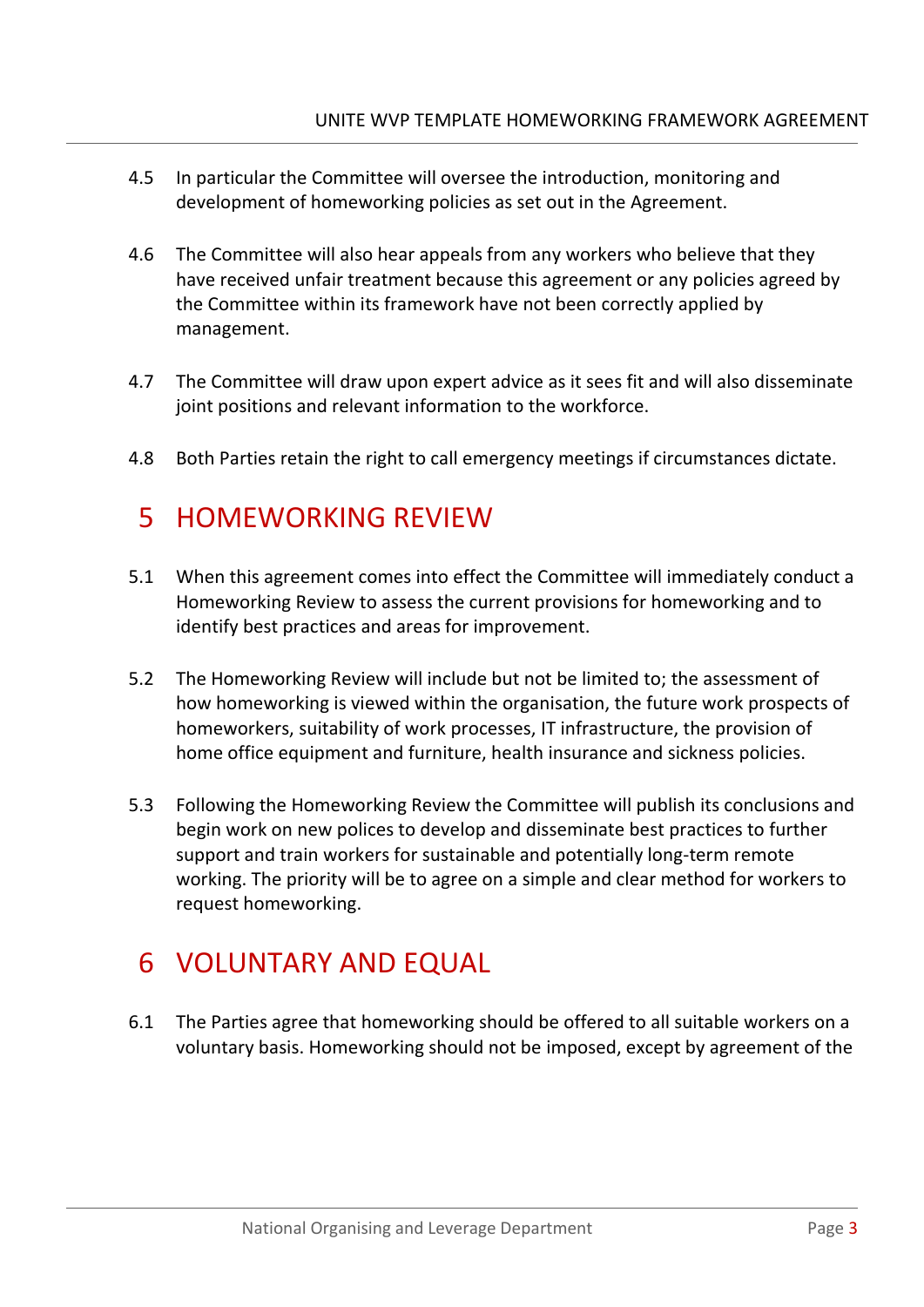Committee on a temporary basis, and in response to Government advice – such as in response to a pandemic.

- 6.2 Any obligatory homeworking requirement inserted into new jobs or roles must be properly justified and signed off by the Committee before being advertised or offered.
- 6.3 Homeworkers must be treated equally with all other workers. The terms and conditions of all homeworkers should be fair and identical or equivalent to staff who are not homeworking. They should be compensated for any additional expenses associated with homeworking. They must get the same opportunities for promotion, development and training - including any requirement for time-off to attend training - and be equally eligible for other forms of flexible working.

# 7 HOMEWORKING CATEGORIES

- 7.1 Homeworkers will fall into one of the following categories:
	- Occasional: to work from home during a specific period or on an 'as and when' basis by mutual agreement (to be specified in the request).
	- Regular: to have a formal regularised arrangement to work from home on some days and attend the workplace on others (the request should specify the number of homeworking days per week and any specific days to be included).
	- **Permanent: To spend 100% of contracted hours either working at home or** visiting sites from a home base.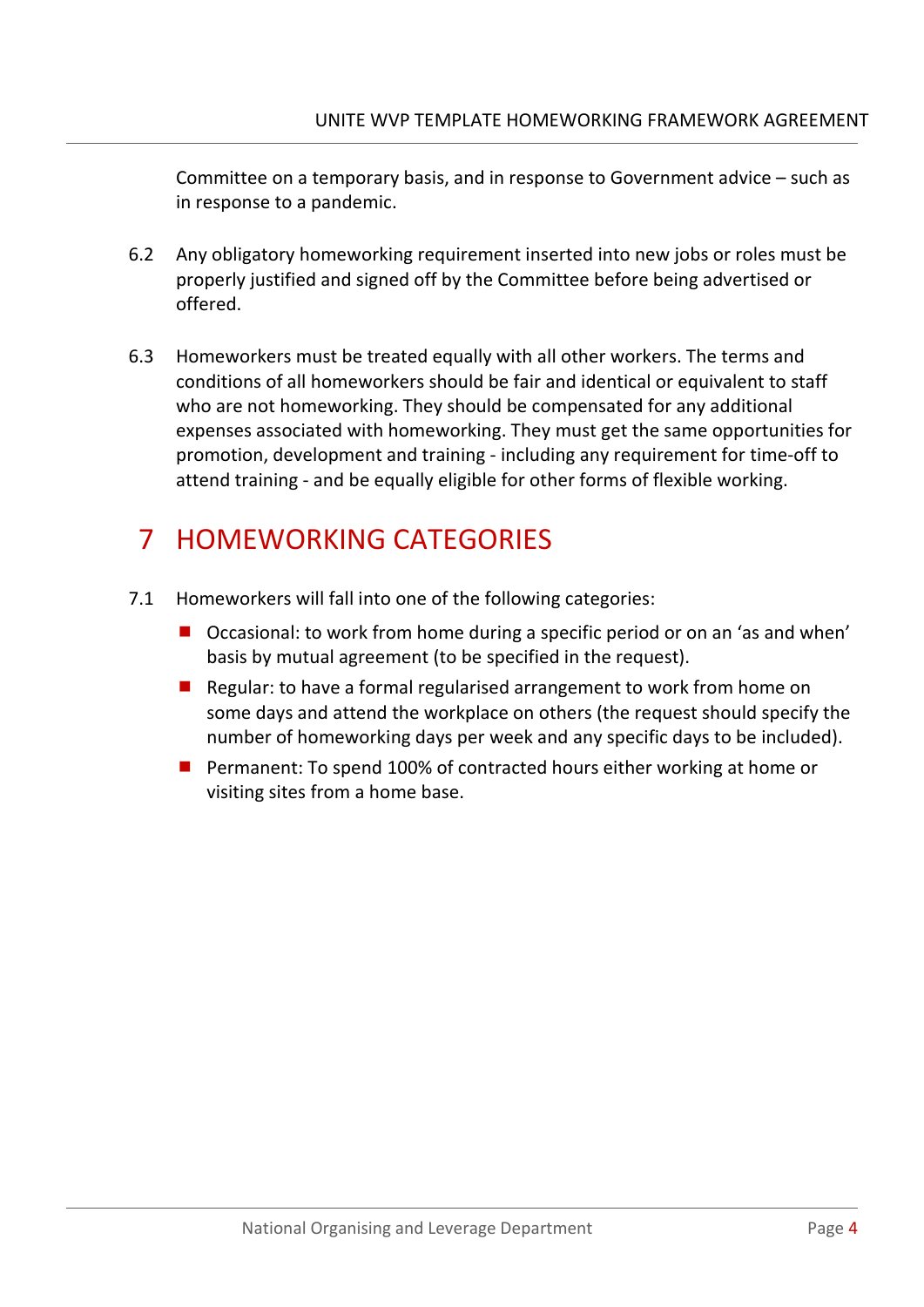### 8 SELECTION CRITERIA & GUIDANCE

- 8.1 The Committee will agree on and publish guidance and other documentation for workers and managers dealing with homeworking requests. This will differentiate between the different categories of homeworker.
- 8.2 This documentation will include clear, transparent and non-discriminatory criteria for assessing requests for homeworking, taking into account each individual's circumstances and the needs of the Employer.
- 8.3 The Committee will also specify at what management level decisions to approve homeworking can be made for different staff.
- 8.4 If and when management does not approve a specific request for homeworking they should make reasonable efforts to agree a suitable alternative proposal whenever possible.

# 9 REGULAR AND PERMANENT HOMEWORKING ARRANGEMENTS

- 9.1 All Regular and Permanent homeworking arrangements will be set out in writing and be subject to a 3 month trial period as set out below. Occasional homeworking may be agreed on an informal *ad hoc* basis between the worker and her/his line manager.
- 9.2 Written homeworking arrangements should include details of the following:
	- $\blacksquare$  The provision of equipment and training in line with this agreement.
	- **E** Arrangements for conducting risk assessments including the involvement of Union Health and Safety reps.
	- **Any arrangements for home visits by line managers to complete personal** development reviews and give additional support.
	- Any changes to allowances, travel and/or subsistence payments for homeworkers, including any tax relief and/or compensation for additional tax payments, which must be fair and clearly explained.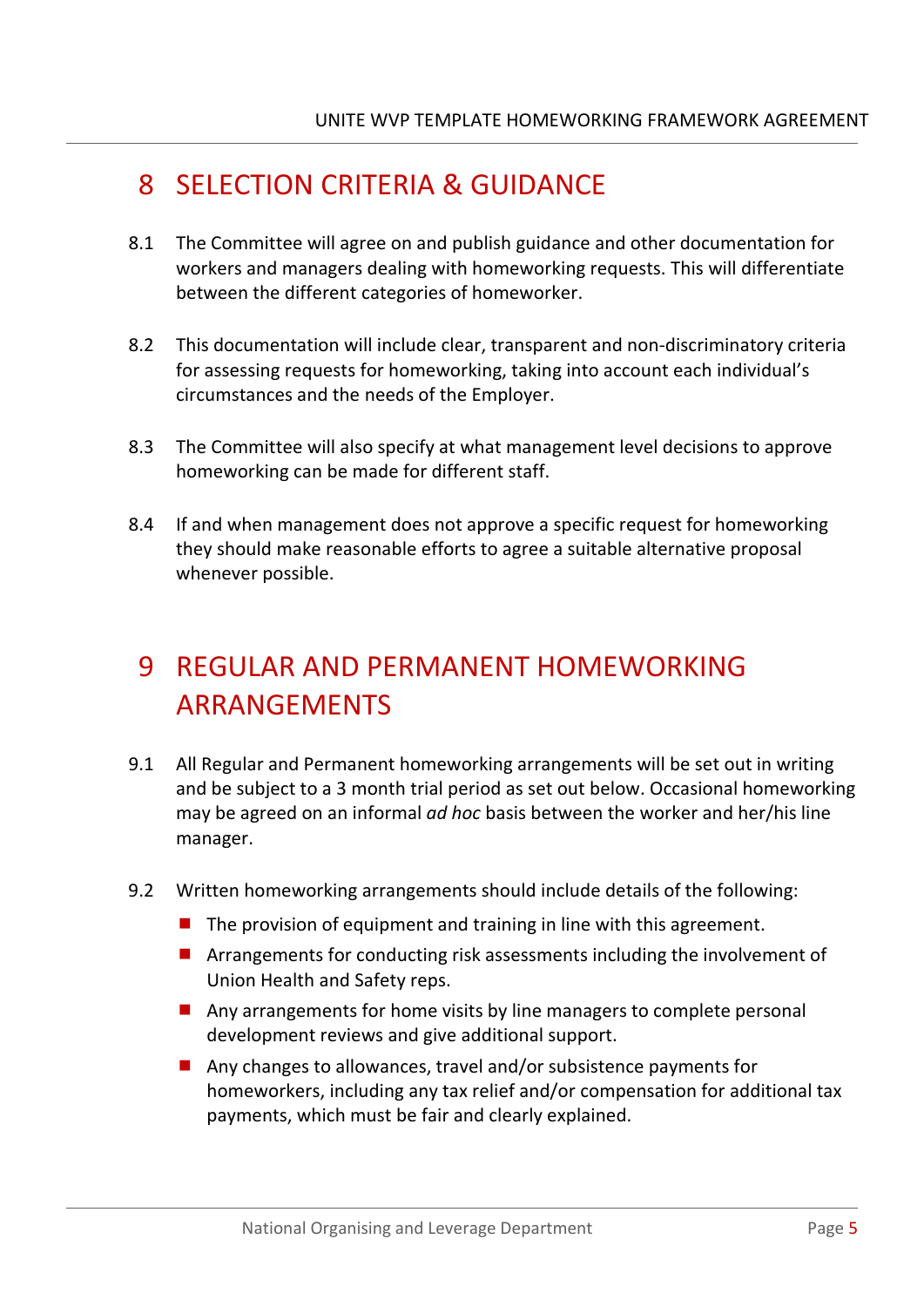- Any arrangements for dealing with the storage, use and security of confidential data held at home.
- $\blacksquare$  Flexibility around working hours, with due consideration given to childcare and/or other caring responsibilities of he worker.
- Responsibility for informing the tax office of new working arrangements and any potential insurance and/or mortgage policy implications of working from home.

### 10 TRIAL PERIODS AND REVIEWS

- 10.1 During the trial three month period for Regular and Permanent homeworking arrangements, workers and their line managers will assess whether the new working arrangements are appropriate for all concerned.
- 10.2 These arrangements will be reviewed between the worker and their line manager at the end of the three months. Written confirmation of the outcome of the review will be sent to the worker within five working days.
- 10.3 Following a successful trial period, homeworking arrangements will continue to be reviewed on a regular basis. If the review raises issues, the arrangements may be modified by mutual consent. If an arrangement is withdrawn by the employer after the trial period an explanation will be given and the worker will have the right to appeal the decision.
- 10.4 The Committee will agree procedures in cases where established homeworking arrangements are no longer working. All appeals will be heard by the Committee.

### 11 APPEALS

- 11.1 As set out above, the Committee will hear appeals from any workers who wish to challenge management decisions or other actions relating to homeworking. Workers making an appeal may be accompanied by their trade union representative.
- 11.2 Grounds for appeal will include, but are not limited to claims that:
	- A worker has been unfairly refused a request for homeworking or to change or reverse homeworking arrangements.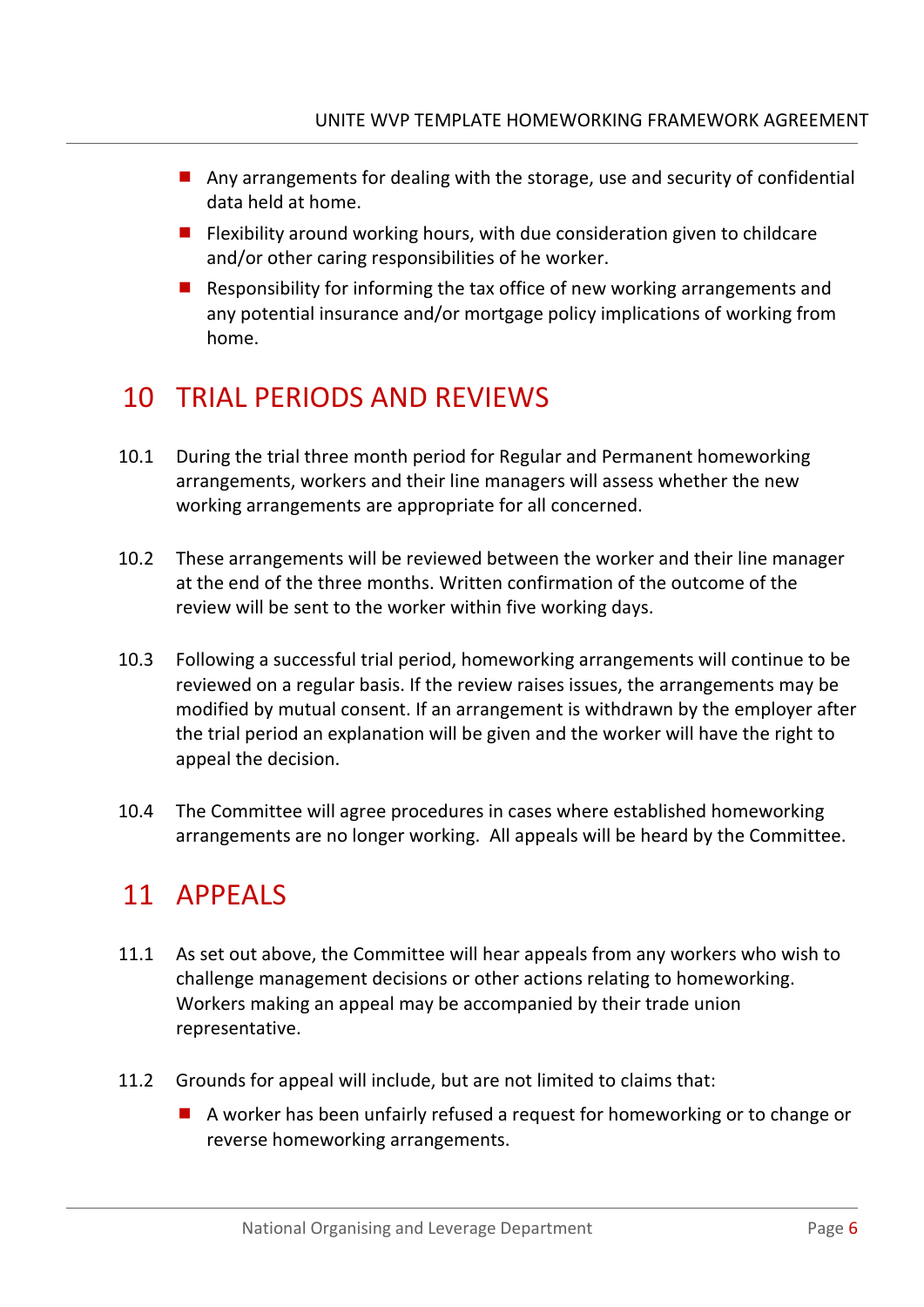- Management has failed to offer a suitable counter-proposal following a refusal.
- A worker has been unfairly pressured into agreeing unsuitable homeworking arrangements.
- A worker has received unfair treatment because of her/his homeworking.
- $\blacksquare$  The Employer has failed to properly care for the safety, health and welfare of a worker or workers while homeworking.
- $\blacksquare$  The Employer has failed to abide by some other aspect of this agreement or the policies agreed by the Committee.

#### 12 EQUIPMENT & TRAINING

- 12.1 In order to facilitate working from home, the Employer agrees to abide by the following principles:
	- It is the responsibility of the employer to ensure that appropriate equipment, IT systems and technology to support remote working are properly installed, are functioning and that workers have the required training to operate those systems.
	- The Employer will ensure workers are aware of increased data protection and cyber security risks for home workers and will provide suitable training to ensure necessary understanding of and compliance with data protection policies.
	- $\blacksquare$  The Employer will ensure that workers are provided with any other training required to carry out their job while homeworking.
	- $\blacksquare$  The Employer will take responsibility for insuring the equipment which is provided.
	- $\blacksquare$  The Employer will prioritise any adjustments required for disabled workers to have suitable workstations.
	- $\blacksquare$  The Employer will provide, pay for or otherwise facilitate any goods or services that are reasonably required by workers in order to work from home in such a way that there is not financial detriment to workers.
	- $\blacksquare$  The Employer will provide training and ensure career development of homeworkers in line with that of other non-homeworkers.
	- The use of any monitoring or surveillance technology must be reviewed and agreed by the Committee, taking account of the increased dangers of intrusive technology when it is deployed in someone's home.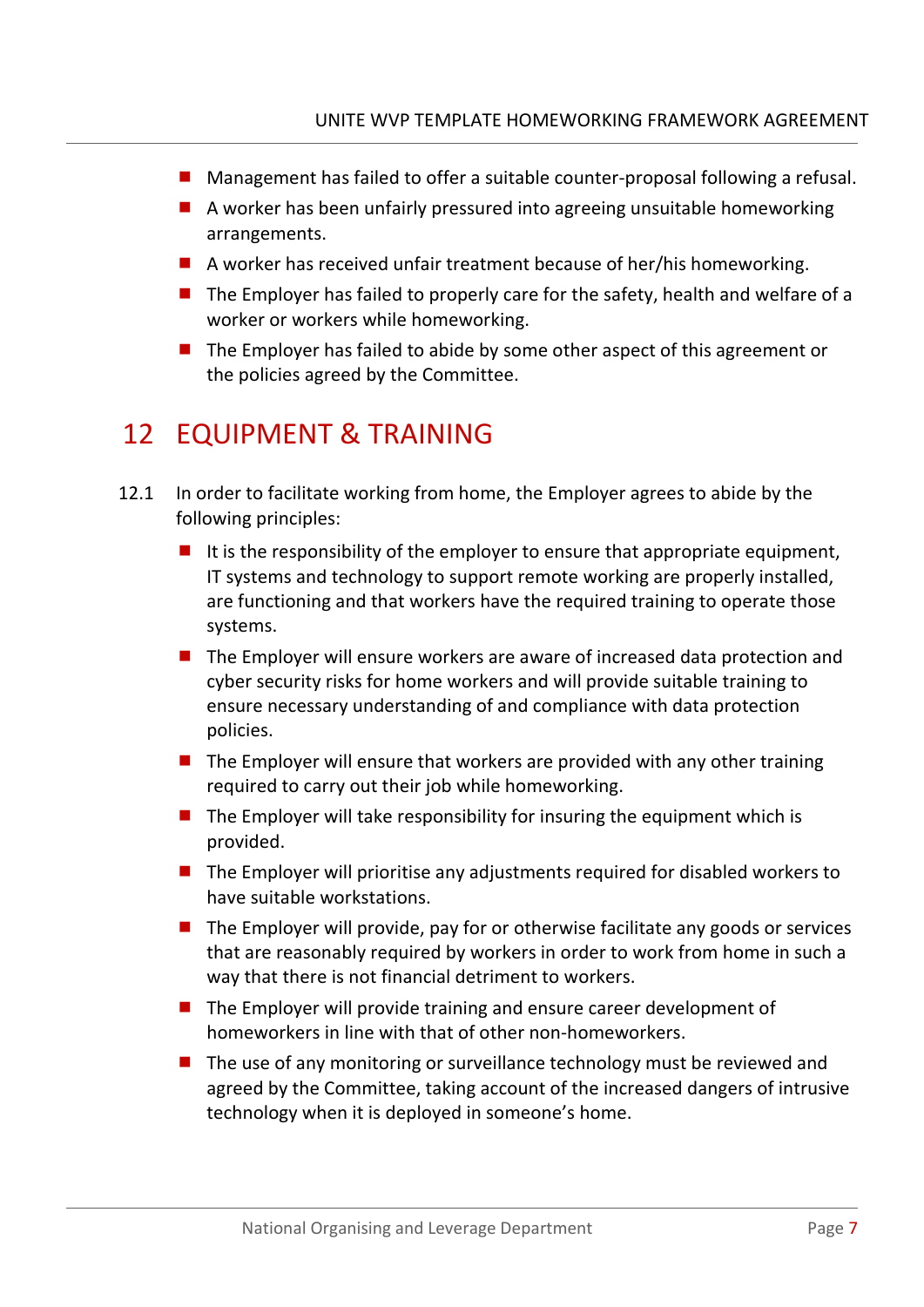### 13 SAFETY, HEALTH AND WELFARE

- 13.1 The parties agree that all employers must ensure the health, safety and welfare of all their workers, including those based at home. Furthermore, there are specific risks associated with homeworking that must be taken into consideration. In this regard the Employer agrees that it will make every reasonable effort to ensure that homeworkers:
	- $\blacksquare$  Have a suitable workspace at home for carrying out their work, with particular care given to ensuring proper ergonomics.
	- Are covered by a relevant up-to-date risk assessment and have been issued with any PPE required.
	- Are protected from risks of to their mental health including stress and/or depression due to feeling socially isolated.
	- Are protected from psychosocial hazards connected to home working; such as increased potential for occupational stress and domestic violence.
	- $\blacksquare$  Have a suitable system in place for reporting accidents or injuries during work hours.
	- $\blacksquare$  Are covered by a clear policy on illness in which home workers who are sick or feeling unwell are encouraged to take the necessary time off to recover without fear of discrimination.
	- $\blacksquare$  Are taking adequate breaks when they work from home.
	- Get regular contact and communication from their line management, including home visits where appropriate.
	- $\blacksquare$  Are not working more than their contracted hours.

### 14 THE RIGHT TO DISCONNECT

- 14.1 The Parties agree that homeworking brings with it an increased risk of working life impinging on non-working life and the encroachment of work into the personal sphere. For this reason it is important that homeworking is always accompanied by proper monitoring of working time and a right for employees to disconnect from work. This means that:
	- It is important to keep compliance records regarding employee working hours including starting and finishing times, rest breaks, daily breaks and weekly breaks and to ensure compliance with working time legislation.